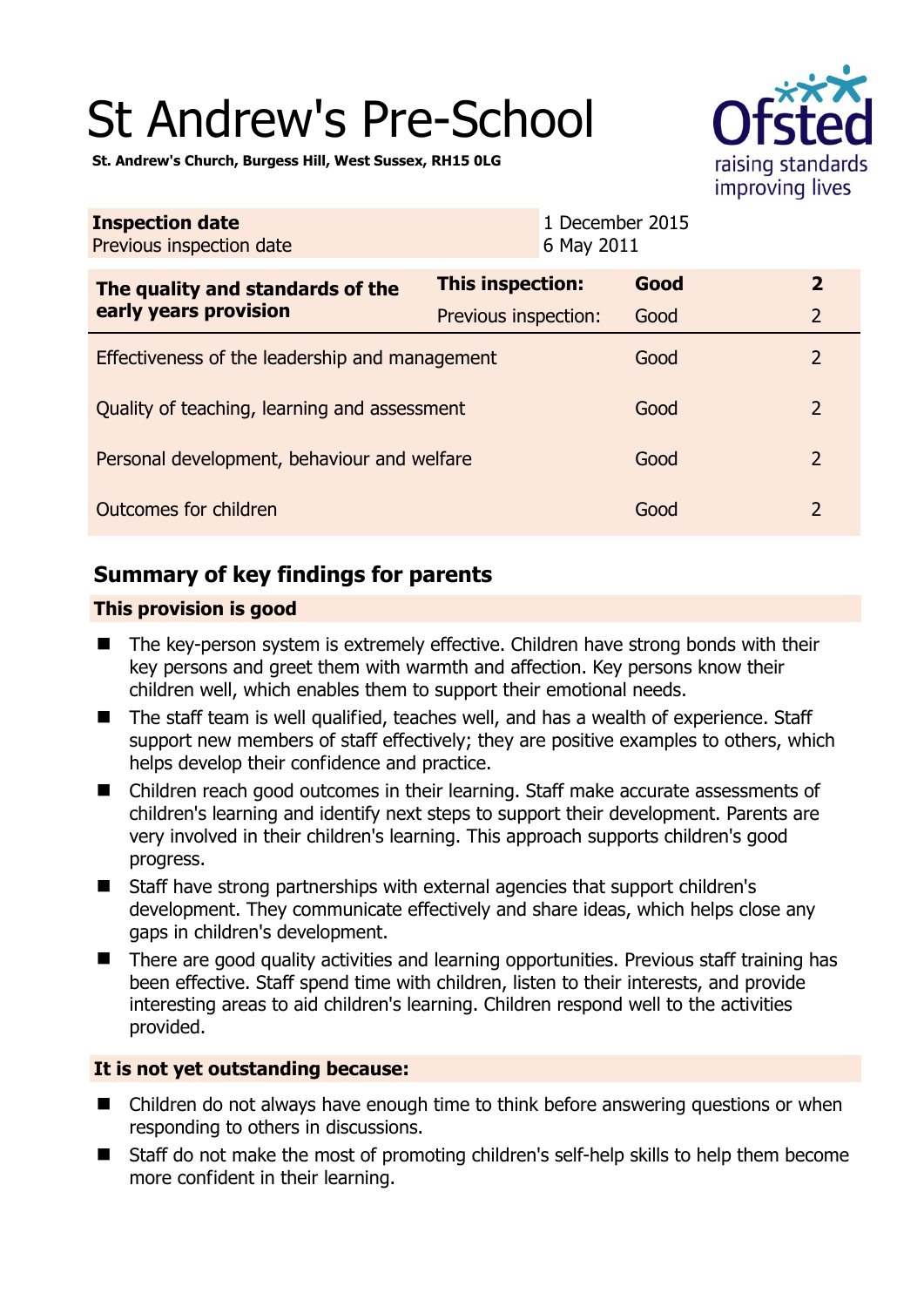# **What the setting needs to do to improve further**

#### **To further improve the quality of the early years provision the provider should:**

- **E** ensure children are helped to consider questions carefully so they can fully develop their thinking and communication skills
- increase opportunities for children to develop confident self-help skills to aid their learning.

#### **Inspection activities**

- The inspector observed activities in the indoor and outdoor environment and staff interactions with children.
- The inspector looked at written documentation, including policies and procedures and children's development records.
- The inspector spoke to staff to gain their knowledge and understanding of child development and safeguarding practice.
- $\blacksquare$  The inspector took part in a joint observation with the manager.
- $\blacksquare$  The inspector spoke to parents to gain their views on the setting and staff.

#### **Inspector**

Hannah Barter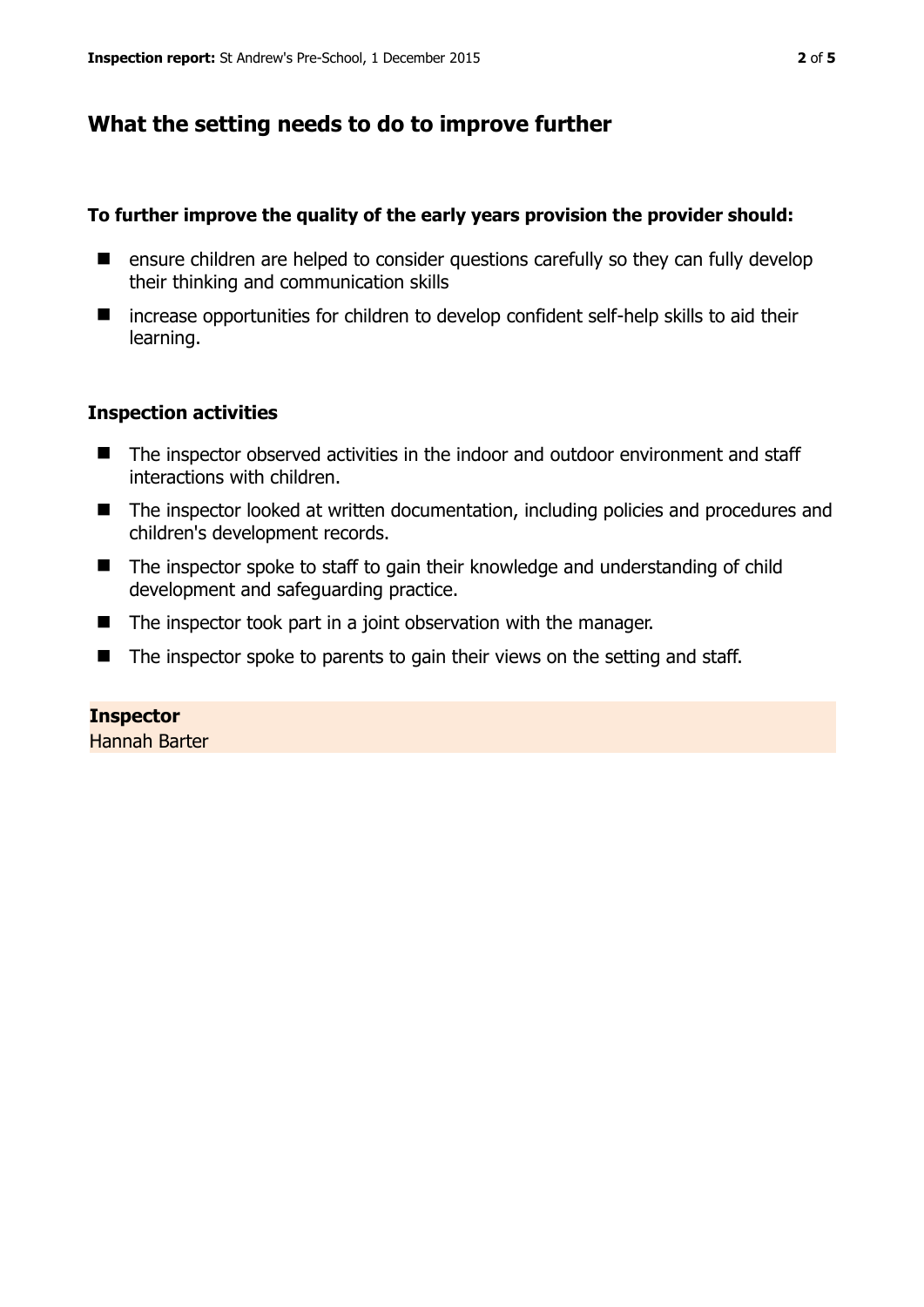## **Inspection findings**

#### **Effectiveness of the leadership and management is good**

Managers and staff are committed to constantly improving the provision. They value the views of parents and children and consider their suggestions. For example, the manager has introduced key-person packs to support children settling into the setting. These provide opportunities for them to learn more about their key persons. The manager has strong relationships with staff and provides effective support and encouragement. The manager carries out regular professional discussions with them about their practice and identifies training needs. The management team monitors children's development regularly. This enables them to identify any gaps in learning and quickly put plans in place to close them. The manager uses additional funding effectively to support children's individual needs. Safeguarding is effective. Staff have a good knowledge of safeguarding procedures and a secure confidence of their roles and responsibilities.

#### **Quality of teaching, learning and assessment is good**

The quality of teaching is consistently strong. Staff have a secure knowledge of how children learn and provide a range of activities and resources to promote all areas of learning and development. Children thoroughly enjoy their time at the setting. Staff demonstrate skill at being able to extend children's play in different ways. Children enjoy using modelling materials and mould it into different pretend foods. Staff ask children what they had for breakfast and what their favourite foods are. This promotes discussion and encourages children to talk about their home lives. Children enjoy craft activities and explore different marks they can make with paint. They enjoy making their own decisions about what to write or draw. This supports their language and early literacy skills.

#### **Personal development, behaviour and welfare are good**

Children behave well and have a good understanding of what staff expect. Staff provide clear explanations to children, which help develop their social skills. Children show care and consideration towards their friends and include them in their play. Staff encourage children to take safe risks. For example, they remind them to hold on tight when using climbing apparatus. The outdoor area is well equipped with various activities for children to access, as well as large pieces of equipment, which contributes to their good health. Staff are positive examples. They encourage and praise children when they achieve their desired outcome. This contributes to their already good levels of confidence and selfesteem.

#### **Outcomes for children are good**

Children are confident learners and make good progress in all areas of learning and development. They are enthusiastic and happy to have a go at all activities, which helps prepare them for their move to school.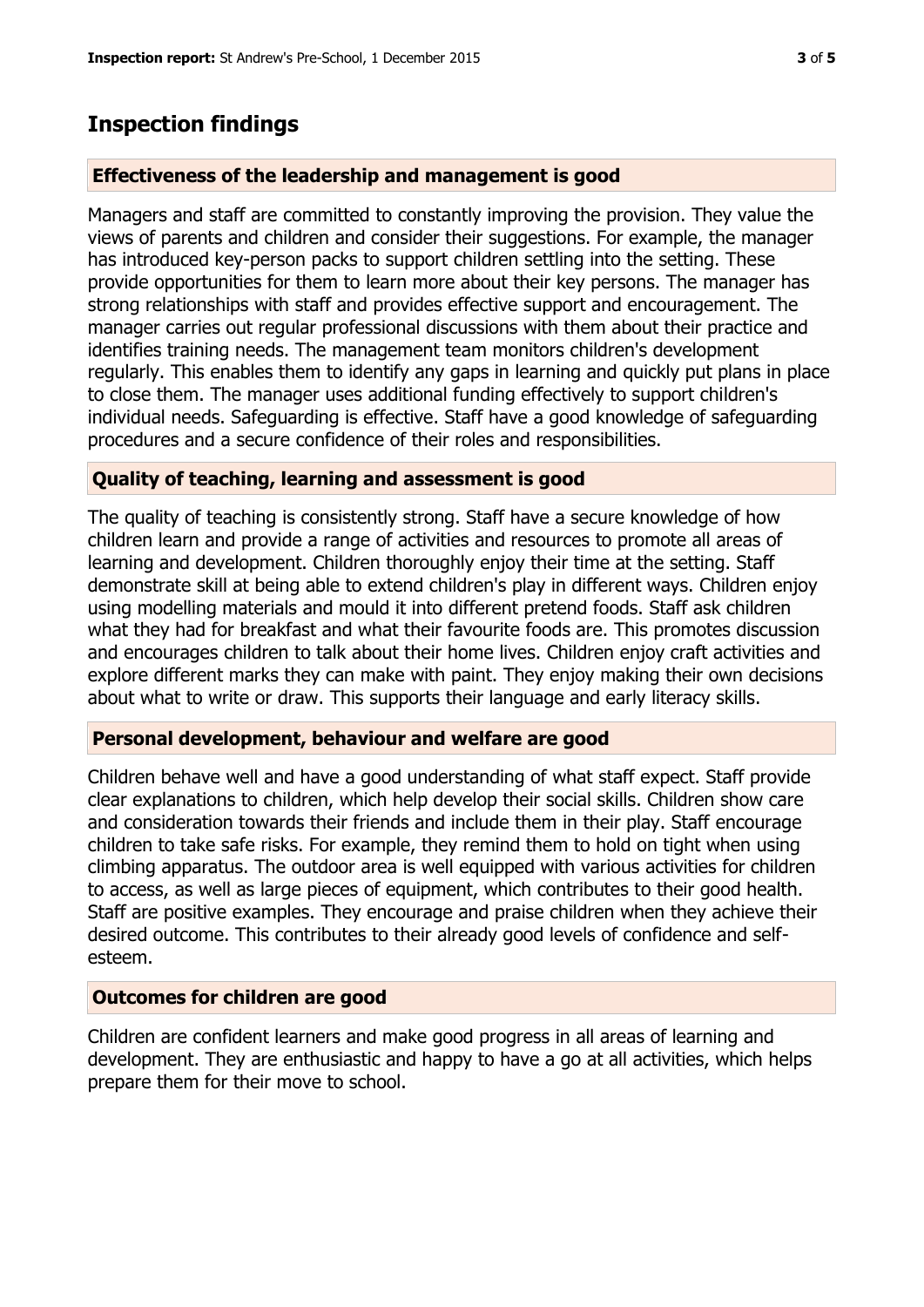# **Setting details**

| Unique reference number       | 113716                                                                               |  |
|-------------------------------|--------------------------------------------------------------------------------------|--|
| <b>Local authority</b>        | <b>West Sussex</b>                                                                   |  |
| <b>Inspection number</b>      | 846050                                                                               |  |
| <b>Type of provision</b>      | Full-time provision                                                                  |  |
| Day care type                 | Childcare - Non-Domestic                                                             |  |
| <b>Registers</b>              | Early Years Register, Compulsory Childcare<br>Register, Voluntary Childcare Register |  |
| <b>Age range of children</b>  | $2 - 4$                                                                              |  |
| <b>Total number of places</b> | 85                                                                                   |  |
| Number of children on roll    | 89                                                                                   |  |
| <b>Name of provider</b>       | St Andrew's (Burgess Hill) Pre-School                                                |  |
| Date of previous inspection   | 6 May 2011                                                                           |  |
| <b>Telephone number</b>       | 07845 919016                                                                         |  |

St Andrew's Pre-School registered in 1992 and operates from two large rooms within a church community centre in a residential area of Burgess Hill, West Sussex. The setting is open during term time on each weekday morning from 9am to 12 noon, except on Tuesday when the setting opens at 9.30am. Children can also attend a whole day session from 9am to 2.45pm on Monday, Wednesday and Thursday, or from 9.30am to 2.30pm on Tuesday. The setting employs 21 staff, 15 of whom hold an early years qualification. The manager is a qualified teacher. The setting receives free early years education for children aged two, three and four years.

This inspection was carried out by Ofsted under sections 49 and 50 of the Childcare Act 2006 on the quality and standards of provision that is registered on the Early Years Register. The registered person must ensure that this provision complies with the statutory framework for children's learning, development and care, known as the Early Years Foundation Stage.

Any complaints about the inspection or the report should be made following the procedures set out in the guidance 'Complaints procedure: raising concerns and making complaints about Ofsted', which is available from Ofsted's website: www.gov.uk/government/organisations/ofsted. If you would like Ofsted to send you a copy of the guidance, please telephone 0300 123 4234, or email enquiries@ofsted.gov.uk.